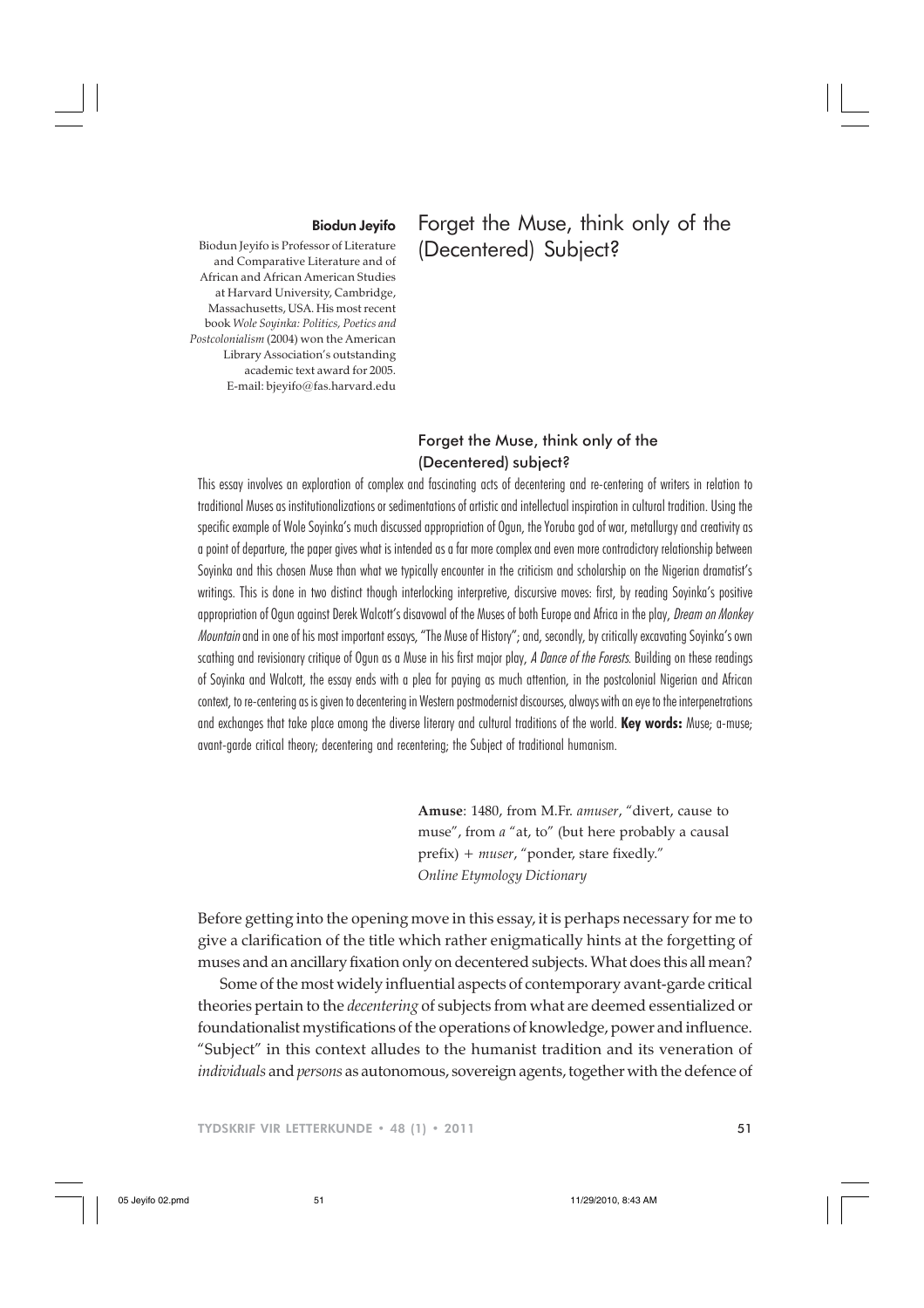this human "subject" from the presumed overweening claims of the objective and impersonal processes of history, economic production and ideological interpellation. This involves a paradox, for the sovereign subject of the humanist imaginary is not really free of history, culture or tradition; rather, he or she is often rooted or *centered* in those institutionalized codifications of power, knowledge and influence that are lodged either in *religion* (the God of monotheistic religions and the deities of pantheons; grace; faith), *culture* (language; tradition; values), *community* (ethnic group; nation; race) or *reason* (science; law; education). In other words, the subject is "free" only because he or she is rooted in, or indebted to the inspiration, solicitude and empowerment offered by belief in God, culture, community or reason, especially in their most powerful institutional sedimentations.

But these are precisely the same sedimentations that throughout history have often led to acts of great barbarity, injustice and inhumanity. They are the same entrenchments of power or knowledge that led to the use of science in the service of the Nazi "Master Race" ideology and the death camps; to the use of Christianity to rationalize the transatlantic slave trade; and to the use of *reason* to secure the discourses of the so-called "civilizing missions" that rationalized the colonial subjugation of entire peoples. Thus, the decentered subject is the agent freed of the seductions and illusions of the humanist imaginary: God, country, science, and reason. It is from this vigorous critique of humanism and its veneration of the rooted, centered subject that some of the great decentering intellectual projects derive their rationale. One thinks here in particular of Theodor Adorno and Max Horkheimer in *Dialectic of Enlightenment*; and as an astute interlocutor of the decentering projects, one thinks of Jurgen Habermas in *The Philosophical Discourse of Modernity*. In the more specific context of literary and cultural studies, one thinks of Roland Barthes in "The Death of the Author" and of Michel Foucault in "What is an Author?"

Now, Wole Soyinka is one writer and intellectual, one *subject* who, throughout his career as one of the African continent's leading public intellectuals, has most emphatically resisted all acts of decentering carried out on his work and his social and cultural engagements. He has been especially scathing in his response to critics and theorists that he deems blind to the complexities of the stakes involved in such acts of decentering and the critics' and theorists' own often messy entanglement in the historical process. Indeed, Soyinka (1988) in such appropriately and provocatively titled essays as "The critic and society: Barthes, leftocracy and other mythologies" and "The autistic hunt; or how to Marximize mediocrity" has, in this matter, posed the ultimate interrogation to the critic: the interpreter or theorist who decenters the writer and artist from his culture or from the historical process, does he or she extend the displacement or decentering to him or herself? And does she or he write from a place, a location that is itself decentered – in which case it is presumably (or presumptuously) no place, no site but pure, self-originating enunciation? This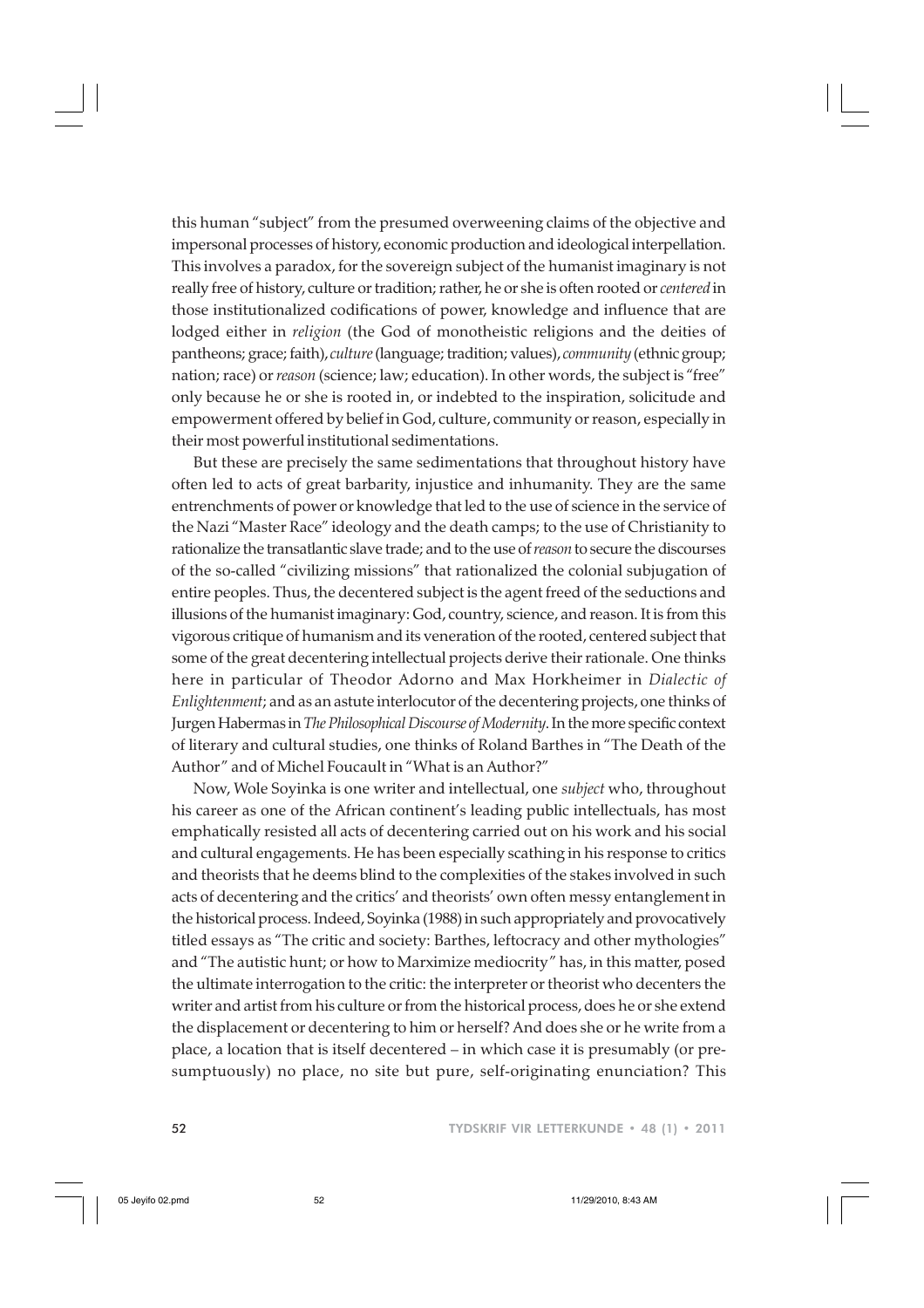interrogative assertion of Soyinka which could be generalized as an expression of the perennial quest of writers and artists (and indeed everyone alive) for self-authorization provides the point of departure for this paper: it is not enough, as many postmodernists believe, to talk only of decentering; we are always confronted with the impulse, the will and the imperative to re-center, always on the understanding that it is not the same center(s) to which we return.

In line with the wide-ranging ramifications of Soyinka's resistance of critical and theoretical acts of decentering, this paper re-situates discourses of decentering in the postcolonial context, specifically the field of Nigerian and African literary-critical discourses. The grounds on which decentering critical projects in Nigerian and African critical discourses have been undertaken have generally started from the critique of romantic, idealized cultural nationalisms or nativisms and ended with a thoroughgoing dismantling of any and all attempts to posit a separate and unique space or "earth" for Nigerian or African literature. One thinks here of Valentin Mudimbe's *The Invention of Africa* and Achille Mbembe's *On the Postcolony*.

In thinking of these particular texts of decentering Africanist critical projects, one is moved to invoke, as an antecedent counterdiscourse, the apparent "generational" imperative of writers like Achebe, Soyinka, Okigbo and Clark to locate the deepest sources of their writings in institutions, symbols and idioms of creativity of their ethno-cultural backgrounds. But if it could be persuasively argued that this "generational imperative" to be rooted and *centered* in sustaining and defining African matrices of creativity and identity has not lasted beyond the cohort of Femi Osofisan, Niyi Osundare, Odia Ofeimun, Tess Onwueme and Zaynab Alkali, it remains true that it was of great import to the earlier generation and could be found in representative inscriptions in the work of each author: Achebe with his famous essayistic musings on the "chi" in Igbo cosmology; Okigbo with his invocations of the river goddess, Idoto; Clark with his stupendous scholarly and creative works on the Ijaw Ozidi saga; and far more extensively and definitively, Soyinka in essays, poems and plays on and about Ogun.

As demonstrated in the book of scholarly essays edited by Sandra Barnes and titled *Africa's Ogun*, there can hardly be, in Africa itself and in the African diaspora in the Caribbean and South America, a pre-colonial deity or avatar with a more powerful institutional consolidation as a religious and expressive frame of reference than Ogun. In the form of traditional deities and avatars, muses are exceptional codifications of symbolic capital; in this respect, Ogun as Muse is the quintessential locus of centering and decentering in African critical discourse. This is the point of departure for this paper. It entails an exploration of the paradoxical acts of *centering* and *decentering* that perpetually take place with regard to Muses as traditional institutionalizations of artistic and intellectual inspiration.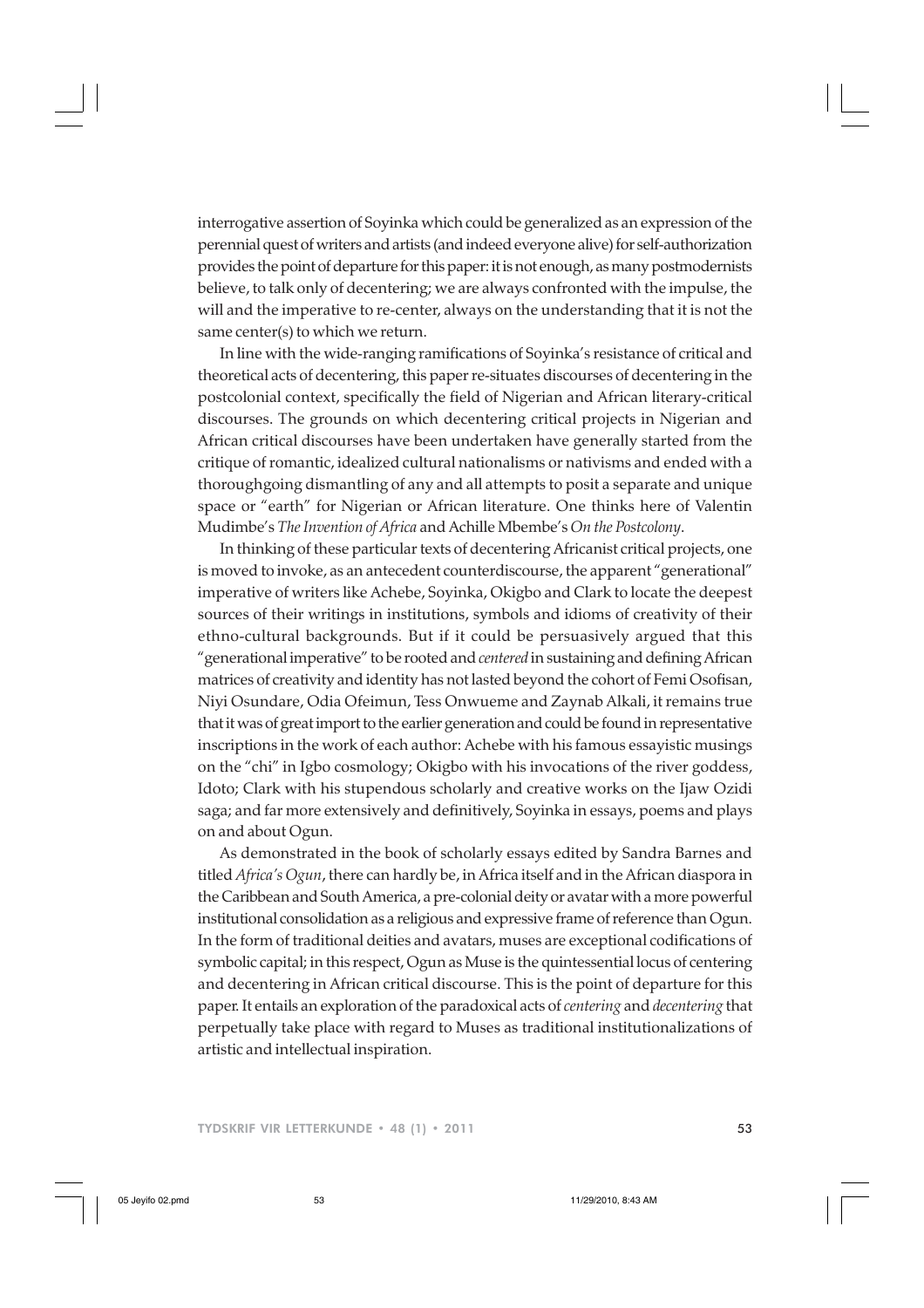With more than a tad of purposive playfulness, I describe the paper as an exercise in going *a-musing*; it is an exploration of what I would describe as the "A-musing complex" in the cultural traditions of Africa and the Caribbean in particular, but more generally and comparatively the cultural traditions of all the peoples, regions and nations of the world. Here I am exhuming from the past of the English language an old word, "*amuse*". This word is etymologically related to but also quite distinct from the modern word, "amuse" which means to cause laughter or hilarity. The older version of the word, "amuse" has gone out of ordinary, everyday usage in the language; as shown in the entry from the *Online Etymology Dictionary* that serves as an epigraph to this essay, the word roughly means to "divert, to cause to muse." In the present context, I am adapting it to imply looking into the ways and doings of the *muses* in a given culture. If it is not yet clear, let me explain that the formulation of the term, "a-muse" or going "a-musing" follows the semantic logic through which, by adding that prefix "a" to any verb, one makes it more dynamic, more performatively efficacious. For instance, by adding that prefix, "a" to the word "begging" to form "a-begging," you transform the verb into its more active and dynamic register. Same with "a-musing": when you go "a-musing," you are undertaking an intellectual journey which may take you through a whole range of issues and ideas including, but not limited to the following possibilities: the veneration or, on the other hand, the rejection of a particular Muse or muses in general; the clash between Muses and their human protégés; the processes of cross-breeding or cross-fertilization of Muses within and across cultures; the abandonment or renewal of the cults of a particular Muse or muses in general; the gendered or racialized origins and provenience of a particular Muse or a cluster of muses; divine muses as contrasted with human ones; phenomena which in time achieve the status of muses as opposed to say, things like mineral or ethereal essences conceived of as muses. Indeed, one can extend the possibilities to include the historic or social conditions in which one goes "a-musing," whether in times of post-imperial nostalgia, irredentist, ethnic nationalisms in the failed or failing states of the developing world, or *laissez faire*, neo-liberal, "adjustment" programs of globalization that seek to entrench the dominance of market-driven options for the present and future of the human community. So, let it be said: going "a-musing" can be very exhaustive and exhausting as an intellectual project and a short paper such as the present essay cannot hope to even scratch the surface of what it entails when one says one is exploring the "A-musing complex" in cultural tradition. Moreover, just as the term "muse" leads to "a-muse," so does it share etymological roots with other words and terms like *bemuse*, *museum* and even *music*. Thus, the range of references, allusions and fields of inquiry and speculation opened up in the matter of muses and their cultural and literary implications is truly astounding.

It is on account of this extraordinary and some would argue bewildering range of connotations embedded in the term, "muse," that in this paper, I have chosen to limit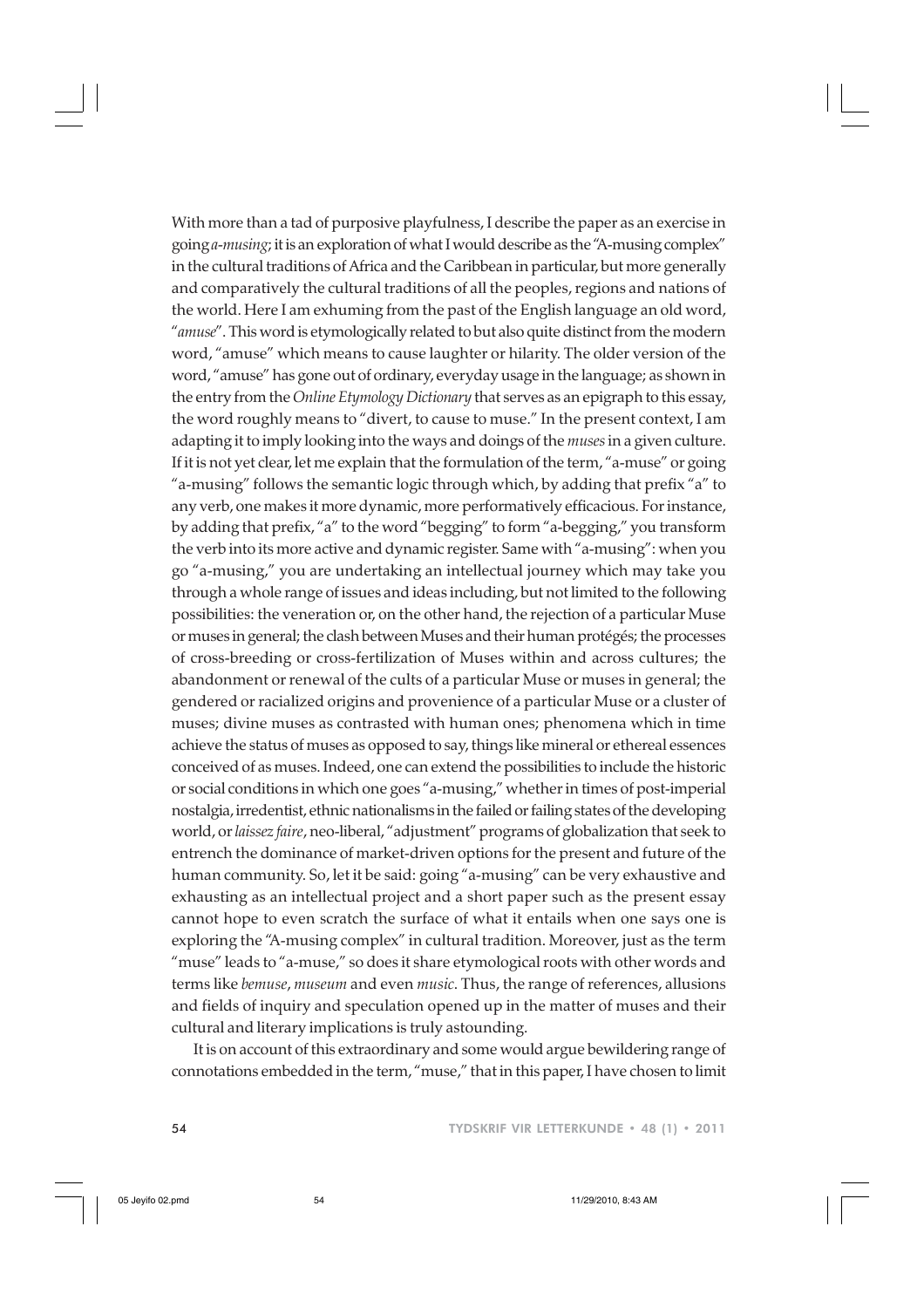myself to only one or two of the many possibilities that I have just highlighted. At the end of the paper I shall return to some of these other expressions and manifestations, but for now, I shall explore only two of these expressions of muses and "a-musing". The two aspects on which I wish to focus pertain to, on the one hand, conditions that occasion either vigorous contestations between the Muses of a culture and their associated cults or, on the other hand, an onslaught on particular Muses or muses in general. In exploring these particular dimensions of the "A-musing complex," I shall be paying special attention to the transcoding or cross-fertilization that often takes place in the appropriation and deployment of the respective Muses of colonizing and colonized peoples and nations in the aftermath of the classical age of Empire and the historic context of the seemingly unending crises of the failed and failing states of Africa and the developing world.

In exploring these particular issues, I have chosen to focus on some of the works of Soyinka and Derek Walcott, with specific references to such dramatic texts as *A Dance of the Forests* and *Dream on Monkey Mountain*, and essayistic and theoretical monographs like "The Fourth Stage" of Soyinka (1976) and "The Muse of History" of Walcott (1998). In going "a-musing" on these texts of these two major figures of contemporary African, Caribbean and world literature, I hope to share with the reader some rather startling differences between them and, even more startling, some similarities and convergences of views and positions on the place and role of Muses in the formation and development of literary and cultural traditions.

One final note before I move directly to explorations of some of the dramatic works and theoretical writings of Soyinka and Walcott: In all that I have to say in this essay, I urge the reader to please bear in mind one fundamental approach to the broad topic of muses as institutionalizations of sources of creative and intellectual works in any given culture that informs all the observations, claims and contentions in my paper. This is the proven fact, the contention that inspiration for creativity and for self and communal renewal comes from innumerable sources and muses constitute only one composite site of these diverse sources. But having acknowledged that fact, it must also be conceded that in all cultural traditions, muses often constitute extraordinarily powerful codifications and sedimentations of the sources of inspiration available in a culture. And that is the source of their strengths and their weaknesses, their propensity for veneration and profanation.

For those who have not read Walcott's essay, "The Muse of History," but have read *Dream on Monkey Mountain*, the ferocity with which, in the essay, he wages a total war on History as *the* presiding Muse of Afro-Caribbean writers in the first few decades of the post-independence period can only be appreciated by comparison with what transpires at a particularly stunning moment in the dramatic action of *Dream on Monkey Mountain*. Parenthetically, two qualifications need to be made about Walcott's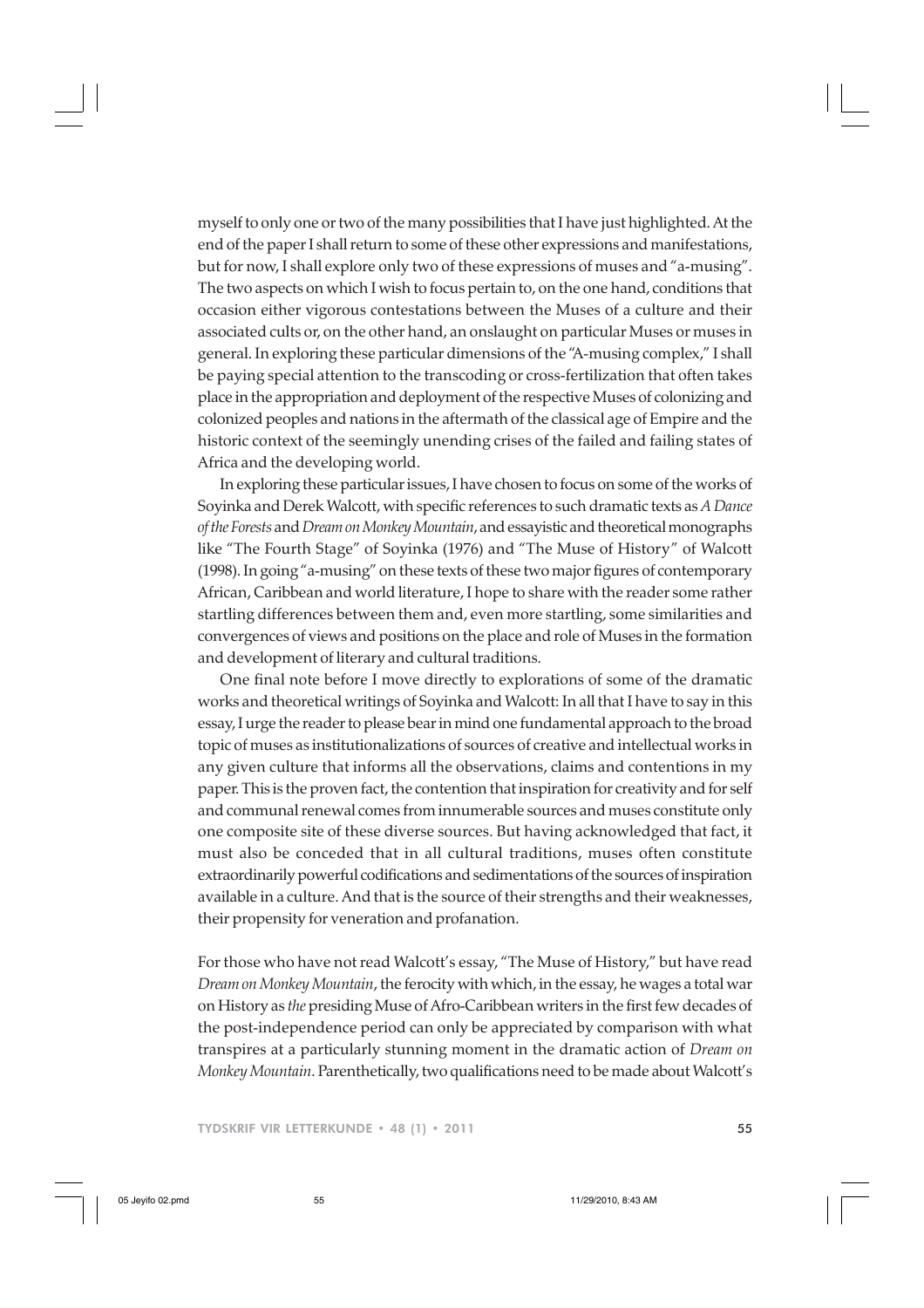attack in the essay on History as Muse. In the first place, one could argue that it is not so much History in general that Walcott savages in the essay as the Muse of Caribbean writing of the period, but rather a view of History as deterministic, narrowly progressivist and normatively elaborated in terms of an endless struggle between winners and losers. And secondly, "History," as one soon discovers within the first few pages of the essay, is not really the "Muse" under attack in the essay; rather, it is the array of African-derived deities, cults and cultural symbols deployed by Afro-Caribbean writers of the militantly Black nationalist school as their muses, it is these that Walcott compositely designates the "Muse of History" and savages as misbegotten and enervating influences on the then emerging Caribbean literary tradition. But having made these qualifications, the fact still remains that in the essay, Walcott is driven to what can be described as excesses of a fiercely "anti-Muse" passion and eloquence, so much so that he directs his ire against all particularistic and ethnocentric Muses, African and European, black and white, supremacist and defensively nativist. In the face of the scale of Walcott's opprobrium and anathemas against all race-based muses in this essay, I suggest that those who have not read the essay but are familiar with the dramatic action of the play should consider what occurs in the final "apotheosis" scene of the play. In the scene Makak, the protagonist, at the urging of the gathered tribes of which he is now the King or Life President, beheads his Muse. This Muse is the apparitional white woman whom he had all along credited with having been the source of his most positive and transforming ideas and intuitions, the origin of his growing sense that he is far greater in human worth than the internalized image of a sub-human helot implanted in his psyche by the material conditions of his existence and virulently racist colonialist ideology. In other words, there is Makak, the lowest of the low among the "wretched of the earth" whose conditions of oppression and dehumanization are explicitly racialized; then there is the apparitional white woman who is his Muse and who fills Makak with intimations of the grandeur of his ancestral heritage; and there is the moment of apotheosis in Walcott's play when Makak is forced to reject and slay this Muse.

Everywhere in the world where I have either taught or lectured on this particular moment in *Dream on Monkey Mountain*, I have been struck – and rather discomfited – by the fact that for most students, what they find more unsettling, more troubling is less the act of the slaying of his Muse by Makak than the inscription by Walcott, the playwright, of a white woman as a black man's muse, an oppressed, illiterate black man at that. Let me re-state this point: Makak is compelled to destroy his Muse, the source of ideas which have helped him to think of himself not in the image of racist, colonialist ideology and discourses but as a man from the African world, a descendant of warriors and empire builders with rightful claims to a patrimony about which he need feel neither shame nor apology. This act of slaying his Muse excites far less interest than the fact that that Muse, the source of Makak's inspiration, is an apparitional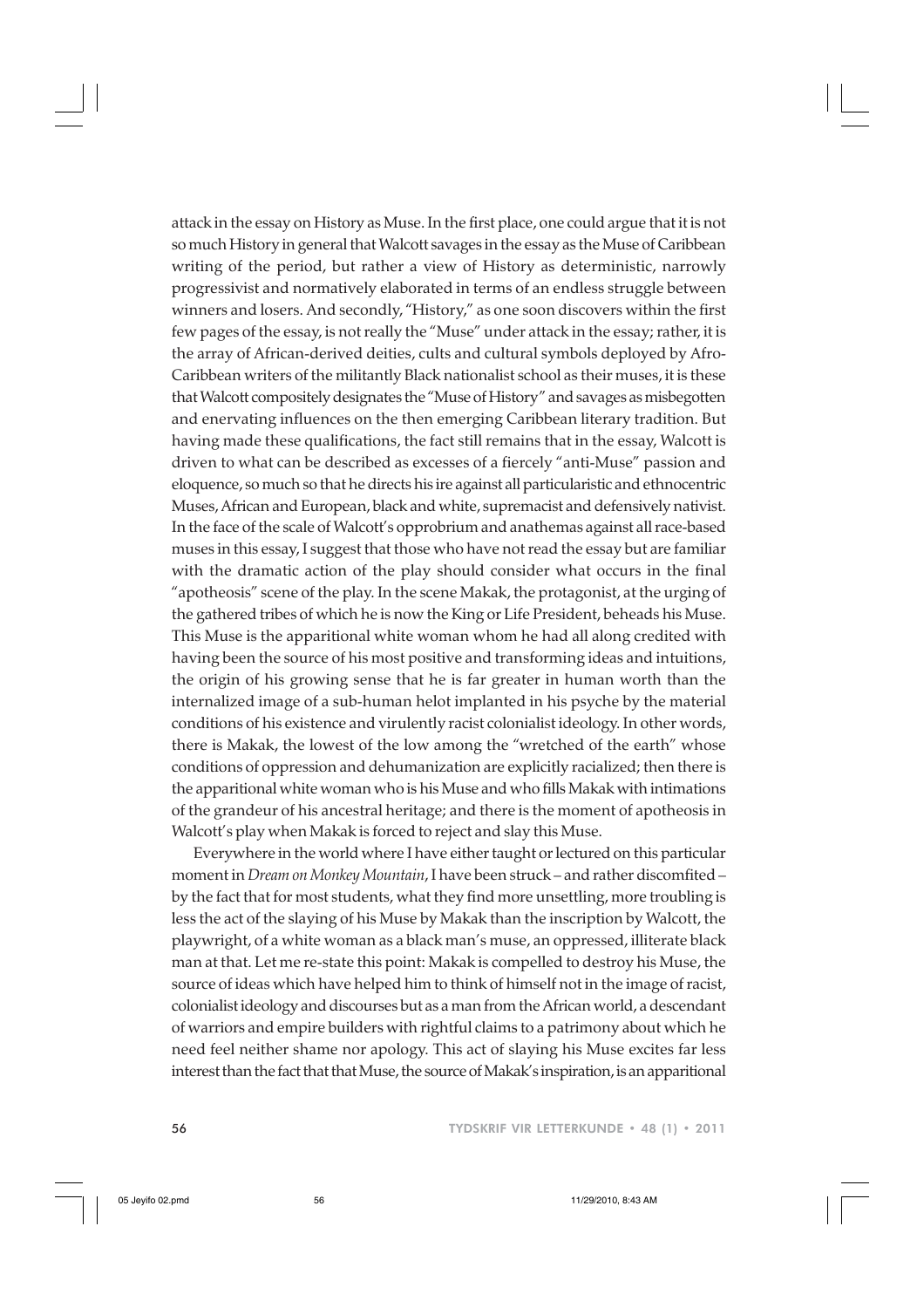white woman. With the analytical tools of a radical feminist critique of patriarchal colonialism and imperialism, one could carefully do an enumeration of all the myths and phobias of racial purity and gender anxieties generated or felt about this inscription of Walcott's at this nodal point in his play, but this is not the place or the occasion for such an interpretive endeavor. More pertinent to the present discussion is the fact that Walcott is in this drama of Makak and his Muse whom he is forced to brutally exorcise radically subjecting the role of *a* Muse, or muses in general, to searing scrutiny and indictment.

The conundrums put in play in this scene from the play become both more intensified and clarified in Walcott's important essay, "The Muse of History." As I have remarked earlier, this essay is a veritable attack on the appropriation of Africanderived muses by Caribbean writers and artists of the school of extreme Black Nationalist rejection of all European influences in the name of a return to African sources. Like Makak in *Dream on Monkey Mountain,* Walcott, the brilliant and eloquent theoretician of the emerging tradition in the Caribbean of the 60s and 70s of postcolonial letters and a poetics of self-fashioned personal and collective identities is, in this essay, also out to slay all *apparitional* Muses. But unlike what we see in Makak, the rejected and slain muses in "The Muse of History" are white and black, European and African. Indeed, it is useful to quote directly from the long, concluding paragraph of the essay on this particular point, bearing in mind that this is only one out of many similar passages and inscriptions:

I accept this archipelago of the Americas. I say to the ancestor who sold me, and to the ancestor who bought me, I have no father, although I can understand you, black ghost, white ghost, when you both whisper "history", for if I attempt to forgive you both I am falling into your idea of history which justifies and explains and expiates, and it is not mine to forgive, my memory cannot summon any filial love, since your features are anonymous and erased and I have no wish and no power to pardon. You were when you acted your historical roles, your given historical roles of slave seller and slave buyer, men acting as men, and also you, father in the filth-ridden gut of the slave ship, to you they were also men, acting as men, with the cruelty of men, your fellowman and tribesman not moved or hovering with hesitation about your common race any longer than my other bastard ancestor hovered with his whip, but to you, inwardly forgiven godfathers, I, like the more honest of my race, give a strange thanks. I give the strange and bitter and yet ennobling thanks for the monumental groaning and soldering of two great worlds, like the halves of a fruit seamed by its own bitter juice, exiled from your own Edens you have placed me in the wonder of another, and that was my inheritance and your gift. (Walcott 1998: 64).

TYDSKRIF VIR LETTERKUNDE • 48 (1) • 2011 57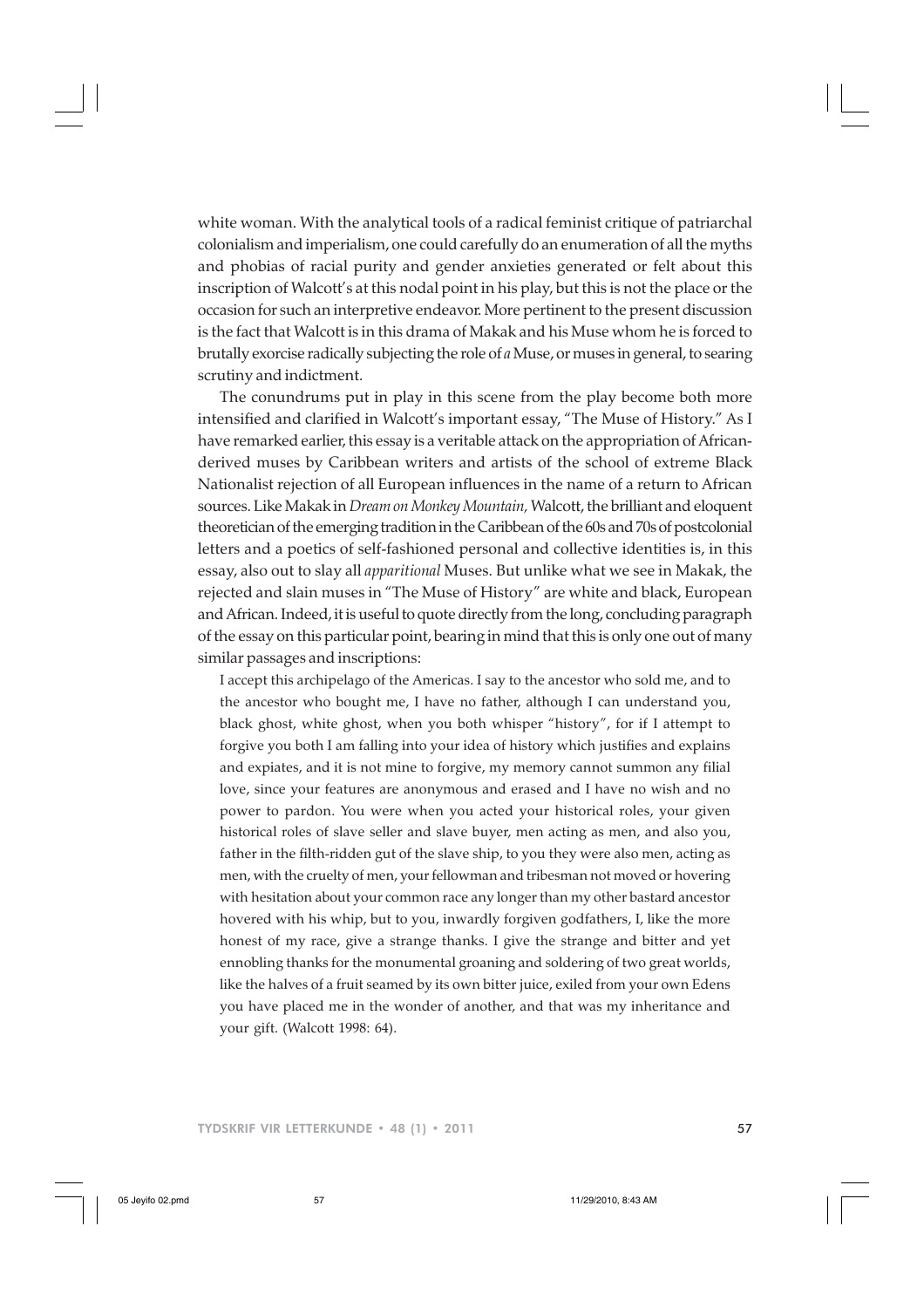At this point, and as a critical gloss on this passage, let me confess that it was mostly on the basis of the radically uncompromising, Edenic rejection of ancestral muses from both Africa and Europe as New World writers, in Walcott's formulation, set out to create the world afresh, it was on this basis that I chose the title for my talk in this paper: Forget the Muse and think only of the *subject*. The subject here is the personality, the special, unique identity and sensibility of extraordinarily original writers and artists that Walcott invokes in "The Muse of History" in place of what he considers ghostly, apparitional ancestral bequests. I believe that I speak for all who have critically read this particular essay of Walcott that it is precisely in those passages in the essay when the author writes in praise of the most accomplished writers of the New World that he is at his most brilliant, most moving and most compelling in the essay. In other words, Walcott clears the deck of literary and cultural history in the Caribbean of the inherited, bequeathed Muses of Europe and Africa and looks instead to the personality, the subjectivity of powerful creative writers and artists. But Walcott is in this matter caught in the horns of a dilemma since we cannot ignore strong intimations in his essay that the strong artists, the *subjects*, have themselves become muses to other writers who (will) look to them for inspiration. This is why this issue is raised as a *spectral* question in the title of this paper: Forget the Muse, think only of the Decentered Subject?

At one level, this question seems utterly redundant, if not actually unworthy against the background of the vast body of literary scholarship on the relationship of Wole Soyinka to his chosen Muse, Ogun, the Yoruba god of metallurgy, warfare, and lyric poetry, protector of orphans and guardian of sacred oaths. Forget the Muse in any accounting of the significance for Soyinka's writings and his career of the underlying beliefs and values that center his social and political activism in symbolic, mythic idioms of identity formation? You might as well forget or throw *mythopoesis* out of your reckoning of the originality and authority of artistry in Soyinka's poetry and drama. For without the least shadow of doubt, scholars of Soyinka's writings have conclusively decided that for the Nigerian poet, playwright and thinker, the personality or subjectivity of the artist, especially of great artists, suffers no diminution by acknowledgment of tutelage to a Muse, specifically the so-called "tribal" gods and muses of Walcott's disapprobation. On this score, Soyinka's celebrated essay, "The Fourth Stage", is nothing if not a ringing refutation of most of the claims and insights of Walcott's "The Muse of History". The veracity of this observation may be seen in the famous passage in "The Fourth Stage in which Soyinka proposes Ogun as a deity who not only combines in his essence the values and inscriptions differentially associated with the great, warring art-sponsoring deities of European classical antiquity, Dionysus and Apollo, *and* also removes Ogun from transfixation in time and space, in narrow, parochial "tribal" cultures since Ogun, in Soyinka's insistent formulation, constantly changes his essence in the light of new social, scientific and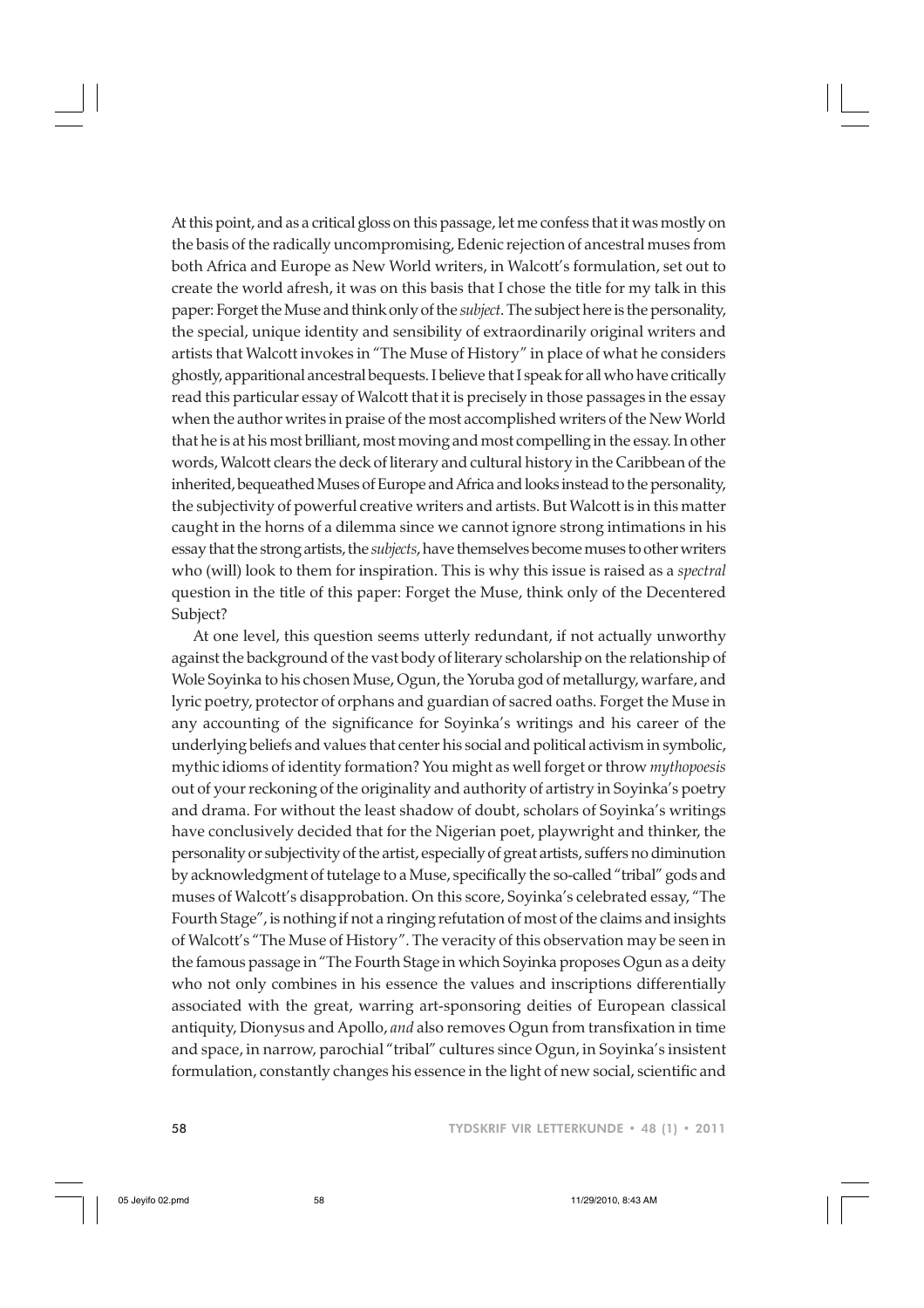technological revolutions. This, definitely, is the image of Ogun that we get in the two of Soyinka's volumes of poetry that place the god center stage in their poetic ruminations on the modern experience of racial formation and political emancipation of Black Africa, "Idanre" and *Ogun Abibiman*. In all of these textual inscriptions, one cannot but conclude that Soyinka is a world away from his fellow Nobel laureate, Walcott. To put the matter in the special heuristic idiom indicated in the title of this paper, one laureate says forget the muse, think only of the subjectivity of the artist while the other says, accept, accept the bequest of ancestral deities as muses, for therein lies not the evisceration of your subjectivity but the possibility of untold increments to your stock of visionary powers as an artist and an intellectual.

But, as usual in our encounter with the work of Soyinka, we must not be overhasty in drawing our conclusions! For if, on this issue of acknowledgement and veneration of Muses, you approach the Nigerian playwright's first produced major play, *A Dance of the Forests*, you will find that there is an aspect of Soyinka that is not so distant from the Walcott of *Dream on Monkey Mountain* and "The Muse of History." To put the matter as succinctly as possible, there is in *A Dance of the Forests*, a scathing critique of Muses and their workings on their human protégés, almost in the accents of Walcott's withering critique in "The Muse of History." Indeed, I would go so far as to suggest that on the subject of my central claims in this paper around what I have playfully designated the "A-musing complex" in cultural tradition, *A Dance of the Forests* stands in a vigorously and dialectically opposing relation to Soyinka's veneration of his Muse and muses in such texts as "Idanre" and *Ogun Abibiman* and the essay, "The Fourth Stage." Permit me to elaborate on this point as carefully as possible and as warranted by spatial considerations in this paper.

As anyone who has studied *A Dance of the Forests* knows, apart from the main plot of the enticements of the major human characters of the play into the heart of the forest, the sacred grove of ritual and expiatory catharsis there to confront their crimes in present life and previous existences, there is the sub-plot of the total warfare between two deities, Ogun and Eshuoro over the rivalry between their two respective human protégés, Demoke and Oremole. It is impossible to overstate the pettiness, the cantankerousness and the self-serving use of their protégés by these deities for their own ends. Demoke, Ogun's protégé, is a master carver; for the celebration of the socalled "gathering of the tribes" that is at the center of the dramatic plot, he has carved a monumental totem pole, one which impresses by its superlative power. But this he has done at the cost of the life of his apprentice, Oremole, Eshuoro's protégé. For in the process of the carving of the totem, Demoke, who is psychically afraid of towering heights, is exceeded by the daring of his apprentice and the masterful carving is completed only because the acolyte surpasses the master in scaling heights which defy his master, thereby claiming the glory which comes with completion of the totem. For this, Demoke plucks his apprentice from his perch atop the carving and

TYDSKRIF VIR LETTERKUNDE • 48 (1) • 2011 59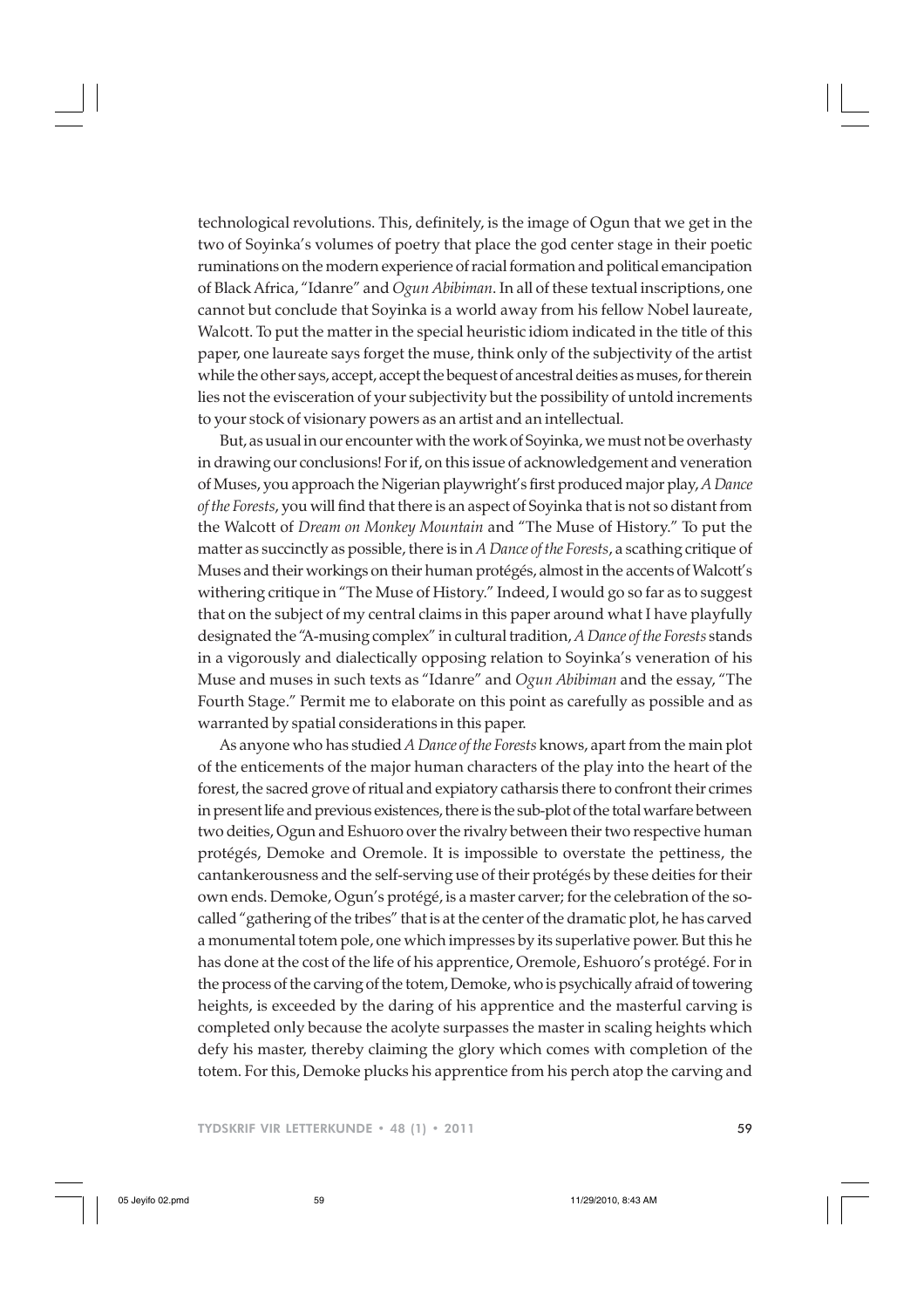sends Oremole hurtling down to his death. Significantly, Ogun claims that he, the Muse, the god, it was who made Demoke commit this crime of jealous passion, precisely because Ogun himself is jealous of the glory that redounds to his rival, Eshuoro as the Muse, the inspirer of Oremole's daring feat. To sum up on these aspects of *A Dance of the Forests* that are of central significance to the subject of this paper, let me place great emphasis on the following critical observation: the worth or value of the masterful totem carved by Demoke and his apprentice, Oremole is not in doubt, just as, more generally speaking, the heritage of great works of literature and art is of inestimable significance in the life of humanity; however, this is greatly compromised by the moral nullity of the crime of the master carver, Demoke, against his apprentice, Oremole, all the more so given the implication of the two rivalrous deities, Ogun and Eshuoro in the crime. In other words, Soyinka in these particular aspects of *A Dance of the Forests* is alerting us to those dimensions of the appropriation of cultural tradition which are often of dubious, even contradictory value to the community, with particular regard to investments in the deities and their cults as venerable muses, as sources of artistic inspiration and moral progress.

This last observation is strongly supported by that other celebrated fact of the production of *A Dance of the Forests* as part of the independence celebrations of Nigeria in 1960: it caused great shock in its fiercely unflattering look at the ideological tendency of African nationalist thought of the early phase of the postcolonial era to romanticize and idealize the African past. For let us recall that the play's main plot is woven around the return of ancestors who are not the glorious empire builders of romantic myth-making about the African past but are instead precisely the tragic victims of the inhumanity of the rulers of those "glorious" empires. And I would argue that the portrait of Ogun as a compromised muse corrupted by his raging and self-serving rivalry with Eshuoro in this play is consistent with Soyinka's general anti-Negritudist stance in the play. In other words, the general critique that Soyinka makes of romantic, idealizing cult of ancestors is given a concrete and singular inscription in the particular image of Ogun in the play as a malevolent, compromised Muse.

Given the fact that this particular image of Ogun as a Muse is one that is hardly ever encountered in Soyinka criticism, let me draw some pointed, perhaps even startling conclusions from it. First, let me suggest that we are encouraged to recognize that muses come in many forms, many incarnations, many of which are not infrequently compromised and compromising. Scholars and critics of Soyinka's writings have always recognized and emphasized the contradictory and conflicting qualities and values inscribed in Ogun as Soyinka's titular muse, but this recognition hardly ever extends to a sober and vigorous scrutiny of Ogun as a compromised muse, a corruptive inspirer of artistic creation in the Nigerian playwright's first major play. Secondly, I would argue that we are encouraged by this fact to read the place of Ogun as muse in Soyinka's works far more complexly than we have been conditioned by the four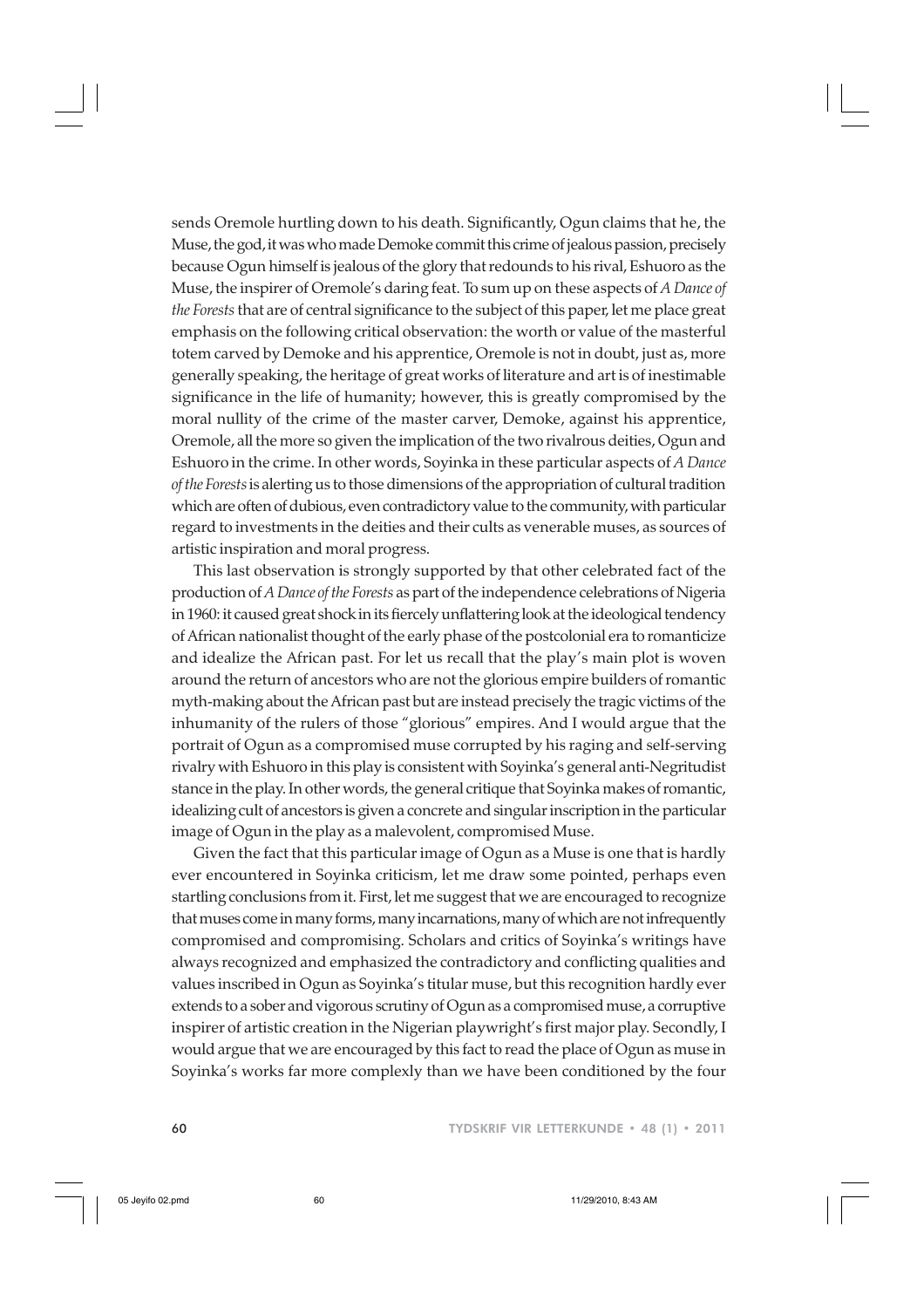decades of scholarship on the work of the Nobel laureate, most of this scholarship tending to a univocal, unambiguous view of Ogun as the lone figure of the muse in Soyinka's works, a muse around whom there are no other muses, no other sources of inspiration from which to choose. From this observation, we can, I suggest, extrapolate a third point: the sources of inspiration and creativity are multiple and contradictory, for if apart from Ogun we also have Eshuoro in *A Dance of the Forests*, there is also the point that while the Ogun of *Ogun Abibiman* traces a path of revolutionary, cleansing and transforming violence from one end of the African continent to another, the trail of blood left in the wake of the doings of the Ogun of *A Dance of the Forests* is the unedifying one of blind, petty criminality. Finally – and this may be the most pertinent point to make in the present context – there is indeed another powerful muse present in the interstices of the dramatic action of *A Dance of the Forests* and he is neither African nor divine and this is William Shakespeare. In addressing the implications of this claim, let me begin to move to the conclusion of this paper.

From the very earliest scholarly critical reactions to the production and publication of *A Dance of the Forests*, nearly everyone recognized the influence of Shakespeare on Soyinka in this, his first major dramatic work. But just how deep, how profound this influence was, was not perceived, again by nearly every critic and scholar. This is because it was generally felt that Soyinka's debt to the Bard was mostly in the matter of "atmospherics", of a palpable but surface invocation of the imaginative world of *A Midsummer Night's Dream*. And it was precisely on this particular point that the Nobel Committee (1988: 425) based its mention of this particular play of Soyinka's in the first public announcement of the prize to the Nigerian author in the following words: "A kind of African *Midsummer Night's Dream* with spirits, ghosts and gods. There is a distinct link here to indigenous ritual drama and to the Elizabethan drama."

Now, as I have extensively demonstrated in my major study of the works and career of Soyinka published by Cambridge University Press in 2004, Shakespeare's *The Tempest* is a far more powerful intertextual presence in *Dance of the Forests*. For while aspects of *Midsummer Night's Dream* show up in Soyinka's play only in external formal features in the play, with regard to the deep structures of plot and characterization, the borrowings from *Tempest* are everywhere in view in *A Dance*. As I cannot go into intricacies of this issue here and anyone interested in the subject can look this up in my detailed analyses in my book, let me simply say here that such central characters of *A Dance* as Forest Head, Demoke, Agboreko and Aroni are all cleverly patterned on some of the major characters of *Tempest*.

Soyinka was about twenty-six years old when he wrote *A Dance of the Forests*; moreover, he was then as yet a fledgling, untested playwright. For these reasons, it is one of his extraordinary accomplishments in this play that he was able to successfully absorb the influence of no less a towering, canonical figure of English theatre history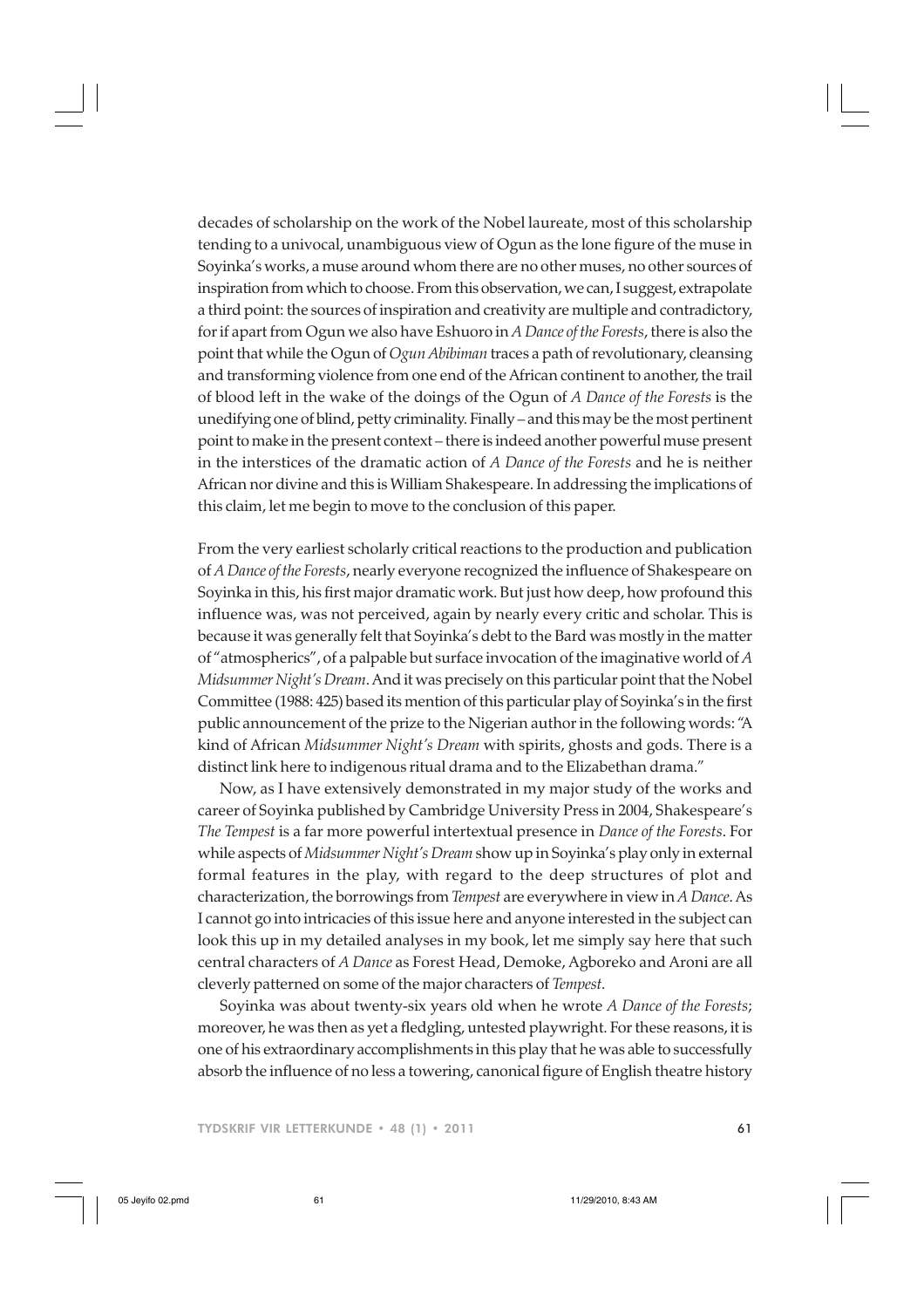and world literature than Shakespeare. For any writer at any period of his or her career, it is a daunting challenge to try to absorb the example, the model of Shakespeare's dramatic imagination, and not merely to absorb but to transform the influence and make it over into a completely new and original synthesis. That is the scale of Soyinka's achievement in that play which, let us repeat, was his first major dramatic work. The Nobel Committee was on to this scale of achievement in the second sentence of the citation of *Dance of the Forests* to which I alluded earlier in this paper: "There is a distinct link here to indigenous ritual drama and to the Elizabethan drama."

On that particular note, I would like to begin to sum up on some of the central issues and ideas that I have been exploring in this essay. One key issue maybe teased out of the fusion, the synthesis between "indigenous ritual drama and Elizabethan drama" that the Nobel Committee saw as the supreme achievement of *Dance of the Forests*. It is no mean feat to creatively interfuse elements from these two theatrical traditions and idioms, for not only do they both come from idioms of performance and expression that had, up to the production of Soyinka's first major play, never remotely been in contact, it is also the case that these two idioms, these two traditions had also been separated by the colonial ideology of "superior" and "inferior" races and cultures, and by the overdetermined reactions of the colonized to the effects of this colonialist, racist ideology.

In Nigerian and African critical discourses and indeed farther afield in comparative cultural and literary studies worldwide, we should pay special attention to the things that made it possible for Soyinka to go beyond both racist, colonialist ideology and the overdetermined nationalist reaction to it that accepted, mostly implicitly but quite often explicitly, that the cultural legacies of the colonizers and the colonized should be kept pure and separate. One of these is the Nigerian author's recognition that when Muses are constructed around the powerful or central deities and avatars of a culture, they are subject to both creative, beneficial appropriation and quite troubling and baleful uses. Another is the recognition of the corollary fact that the sources of artistic inspiration are multiple, diverse and often contradictory; it is on the basis of this factor that unlike a Soyinka or a Walcott, most writers indeed hardly ever talk about the sources of their inspiration in terms of "muses", tribal, racial or civilizational. Here, I am reminded of much of what Femi Osofisan says in a lecture given a few years ago at the University of Ibadan appropriately titled as "The City as Muse." The "city" in question here is Ibadan, both the town and the famous university located in it. In his lecture, Osofisan reflected widely on this double aspect of the city of Ibadan as the Muse to the founding moment of modern Nigerian literature, paying as much attention to the moments and periods of efflorescence as to those of regression and anomie. The pulls between the centering and decentering of muses that I have explored in relation to Walcott and Soyinka in this paper is thus apposite to Osofisan's deflection of the subject away from traditional or conventional location of muses in